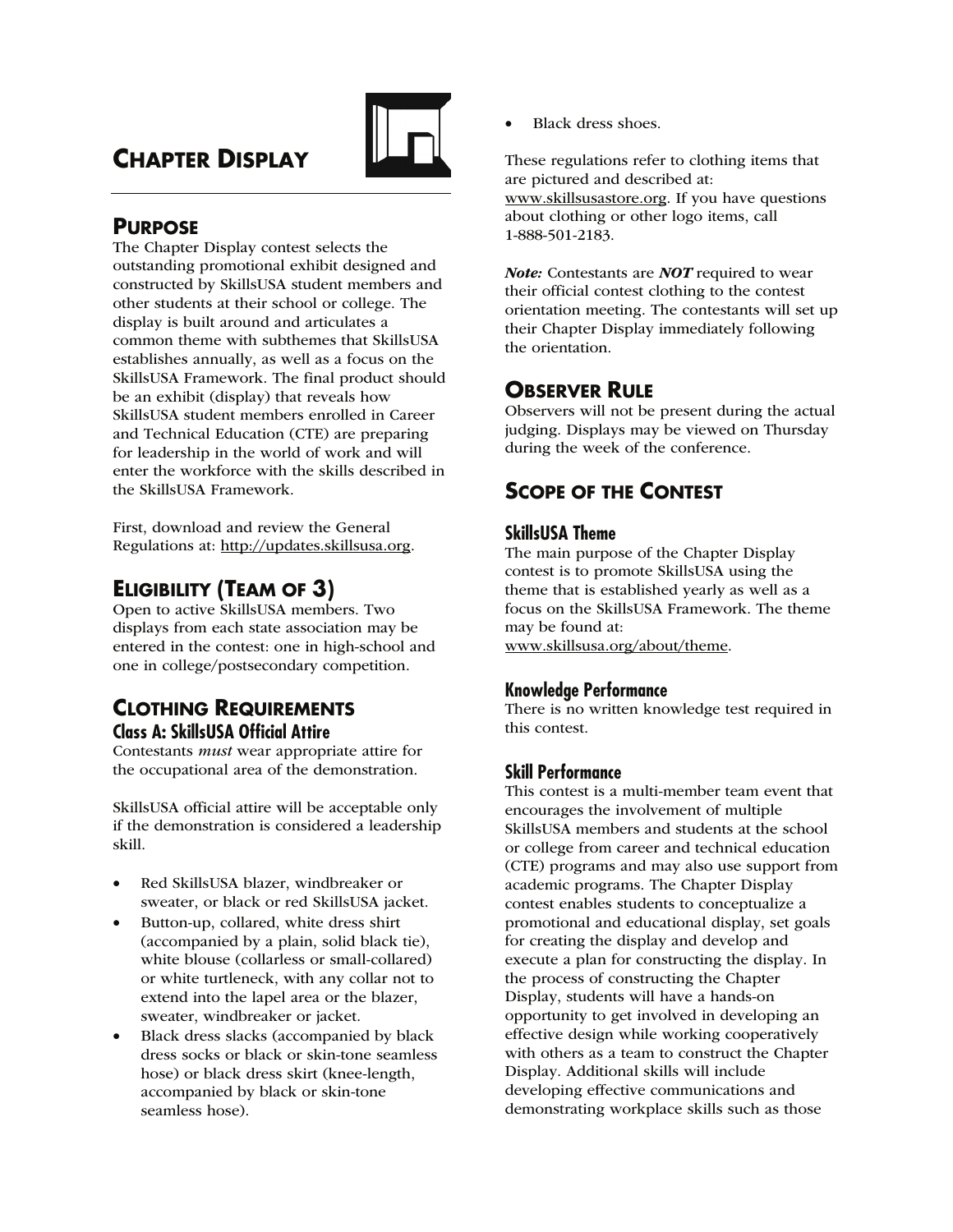included in the SkillsUSA Framework. These major competencies are comprised of a number of sub-competencies listed below.

#### **Contest Guidelines**

- 1. The display must be designed and constructed by students who were members of SkillsUSA during the school year immediately preceding the National Leadership and Skills Conference.
- 2. The maximum size of the display will be 48" wide by 48" deep, by 84" measured from the floor and parallel to a line running from drapery posts in front of the display. The minimum size of a floor or table top display will be 36" wide by 32" deep by 42" high measured from the floor or from a table top if displayed on a table and parallel to the front of the display area. All moving or stationary parts, including such display components as flags, carpet, draperies and signs, must remain inside of these dimensions. If a display is positioned other than parallel to the front of the space provided, the width and depth dimensions still apply. All parts of the display must stay within the specified dimensions.

**Penalty:** Five points will be deducted for each 1/8" over the prescribed size for any dimension or for each 1/8" under the prescribed size for any dimension. If foldout, pivoting, rotating or moving portions are used in the display, they must be desgned to comply with the minimum and maximum size of the display.

- 3. A team of three (3) contestants must each submit a one-page, type-written résumé to the national technical committee at the orientation meeting for the display contest. Failure to do so will result in a 10-point penalty.
- 4. The team must submit their 1" official SkillsUSA three-ring binder notebook at the orientation meeting. The notebook will be available for contestants to use as a visual aid to support their presentation when they come to the display area at their assigned interview time.
- 5. The displays must be set up by students following the orientation meeting. Advisors are not to enter the setup area with the exception of moving in the display. Since the setup area has limited space, no more than three registered contestants will be allowed to participate in setting up the display at one time. Failure to comply with this rule will result in the disqualification of the display. Students should have technical knowledge on how to repair malfunctioning or damaged displays. Failure to repair a display may result in the disqualification of the display or a reduction in points.
- 6. The notebook must be limited to 12 pages (24 surfaces). If plastic document holders are used, two sheets or documents can be placed in one plastic document holder back-to-back, creating a front and back page. Unused plastic document holders will count as pages as well as any other documents such as résumés placed in the notebook sleeves or notebook pockets. Only documents verifying and describing the display should be placed in the notebook. A five-point penalty will be assessed for each page beyond twelve (12).

 A letter certifying that the display was designed and constructed by students MUST be the first page of the notebook. This letter will serve as a cover page for the notebook. This means that when the notebook is opened, the letter must be the first visible page. The letter must be signed by a local school or college administrator on school official letterhead stationary. The letter must identify the students who will be interviewed. It must also identify the school, city and state.

 The notebook should contain a detailed description of the purpose and educational value of the display with special emphasis relating to the current theme and SkillsUSA Framework. It should include information about how the display was conceptualized and the process of constructing the display. It should contain sketches, drawings and construction pictures with written descriptions. Teams should revew the notebook items on the score sheet, which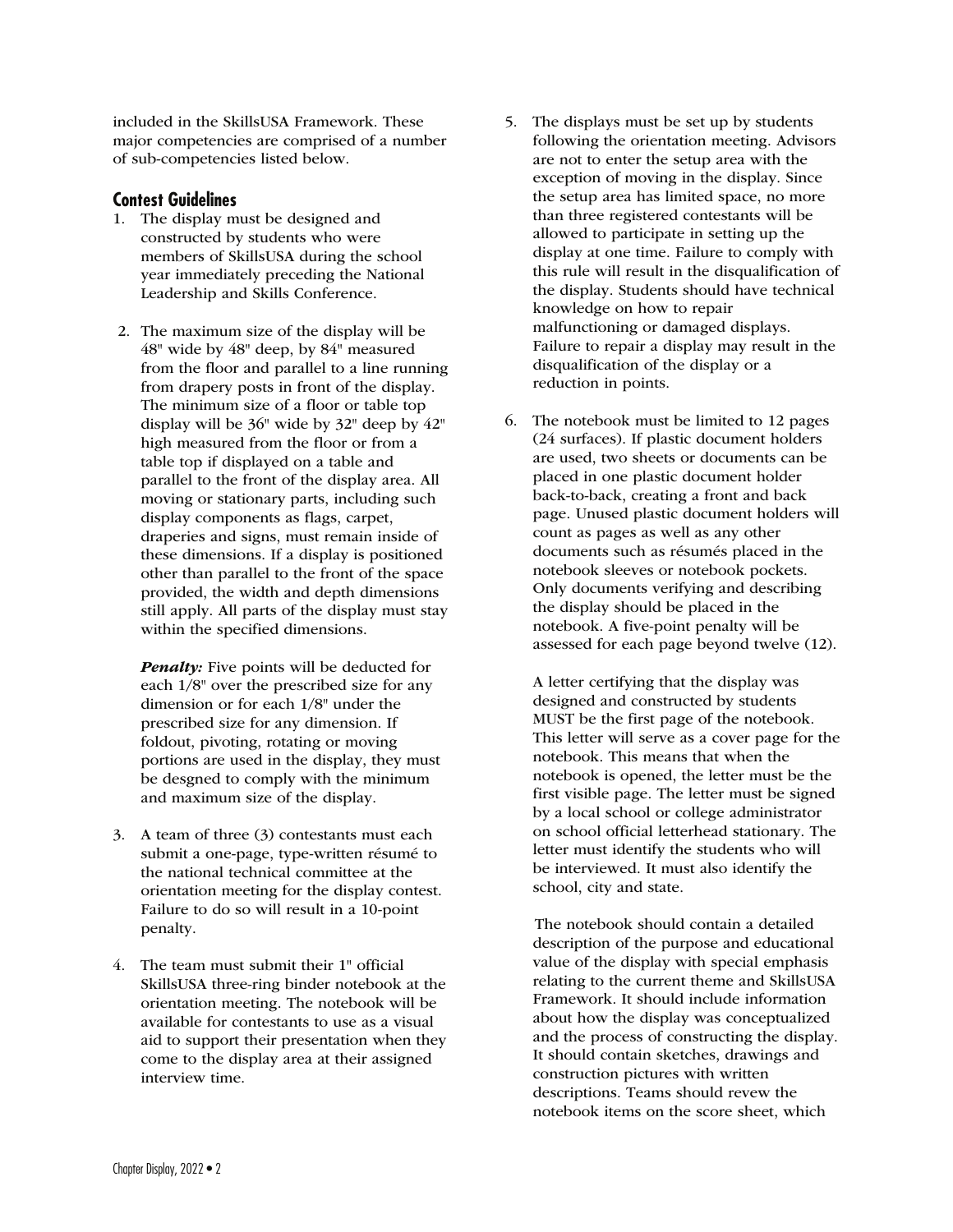may be found at: www.skillsusa.org/competitions/ skillsusa-championships/contestdescriptions/.

7. When the display team is directed to their display on the day of competition, they need to be able to quickly activate their display and tell the technical chairperson when they are ready to begin the presentation. Three or more judges will be seated in front of the display. The team can quickly introduce themselves if they wish. Time will begin when the judges are seated and at the command of the technical chairperson.

 Team members will have up to seven (7) minutes to present information to judges, including answering any judges' questions. Time will be called at the end of 7 minutes and the technical chairperson will ask the judges if they have seen and heard everything about the display.

#### At the conclusion of the

presentation/interview, the technical chair will ask the team as to whether or not the display can be deactivated and if they want to remove any electronic hardware for security concerns,. Deactivation and quick removal of hardware should be designed into the display. The notebook will be left at the display at the conclusion of the presentation/interview for further review by judges and technical committee members.

 The presenters/interviewees should impart information to judges on the following:

- a. Identification of the current theme, how it was carried out and how the SkillsUSA Framework was incorporated into the display layout and design.
- b. The educational value of the display for the audience who views the display as well as for the students involved in the construction
- c. How creativity and originality was incorporated into the display.
- d. How the display was constructed according to a plan.
- e. What different occupational and academic program team members

participated in the construction of the display.

- f. The timelines and number of hours spent constructing the display.
- g. What parts of the display (if any) were commercially made especially for the display.
- h. Cost of constructing the display.
- i. How the display was designed to facilitate easy transportation and setup/teardown.
- j. How the display has been used and how and where it will continue to be used at the local school/college and community to promote Career and Technical Education (CTE) programs and SkillsUSA.
- 8. If displays use electronic equipment, surge protectors should be installed. The SkillsUSA headquarters cannot be responsible for current surges. Consider using a power strip with a circuit breaker for 110-volt power. Displays that have electrical/electronic components should be designed so that they can be activated and deactivated with one switch. The activation time will be reduced by the interview participant and the switch will be left at the display following the interview for further review by the judges.
- 9. No flammable liquids or compressed gases may be used in a display. Any display that in the opinion of the technical committee or the judges appears to be unsafe or dangerous may be disqualified.
- 10. Following the interviews, the technical committee and judges will conduct a debriefing to inform participants about the overall quality of the displays and the interviews.
- 11. On the day the public visits the displays, team members should take turns presenting at the designated times to interested visitors while ensuring the security of their displays. It is recommeded that team members be in SkillsUSA dress while presenting to the public.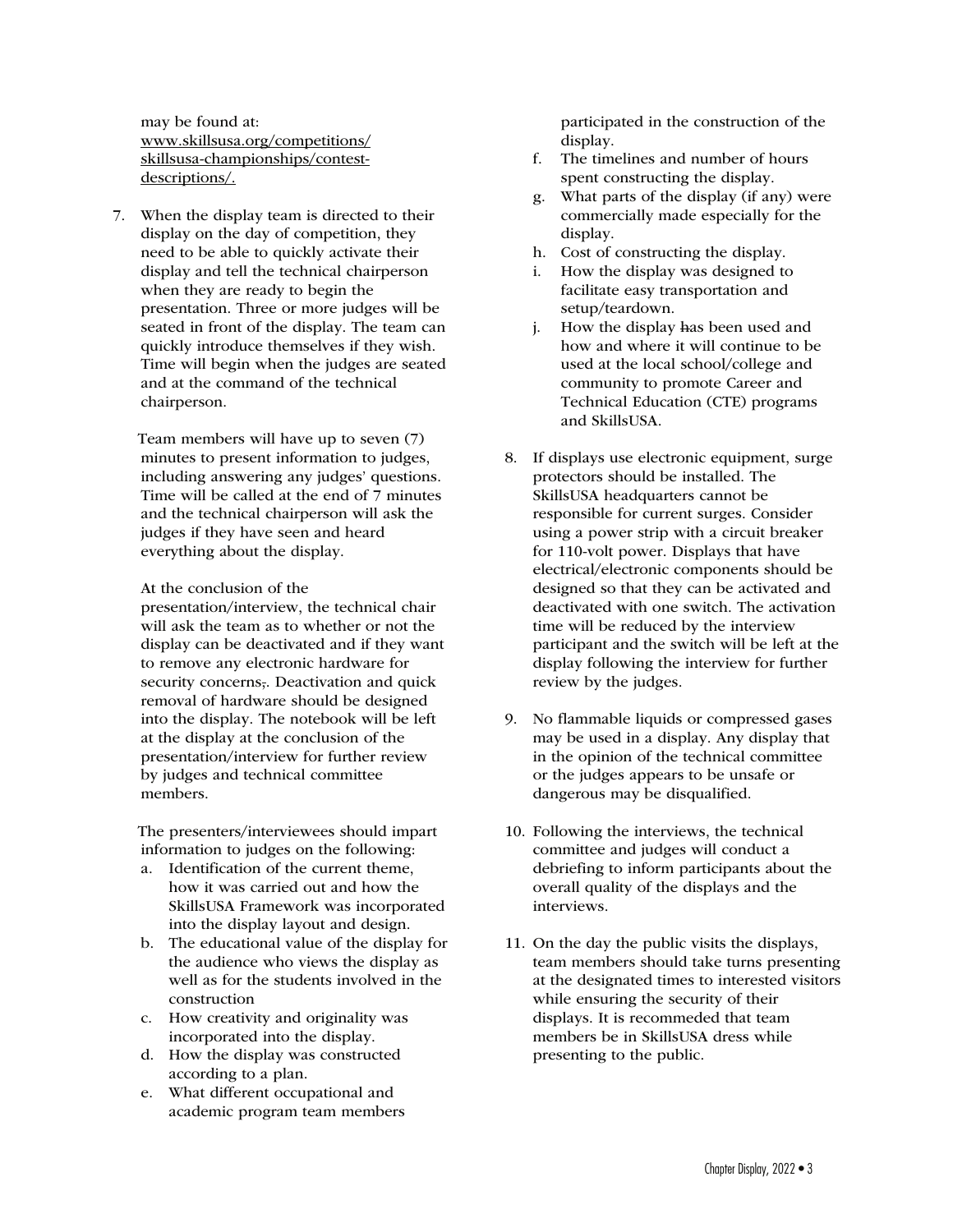#### **Procedure for Shipment**

- 1. Display contest entries may be shipped in advance to the national conference. Shipping instructions may be obtained from your state association director. Do not ship entries to the national association headquarters or to the convention center. Such shipments will be refused. All costs incurred will be the responsibility of the local chapter or the state SkillsUSA association. All sides of the display shipment container should be clearly labeled in large letters as a Chapter Display and contain the name of the school and state from which it was sent. Displays should also be clearly marked with the shippers' information so it can be traced if lost at the conference. The students and their advisors should obtain specific information from the shipper and bring copies of this information with them to the setup area to be used to locate lost shipments.
- 2. The display must be set up and moved out according to the schedule outlined in the National Leadership and Skills Conference program.
- 3. SkillsUSA will not be responsible for displays that have not been removed from the exhibit area at a time designated by the SkillsUSA Championships. Failure to remove displays by this deadline could result in their damage or destruction by the cleanup crew.

### **Standards and Competencies**

#### **DIS 1.0 — Develop a design for the display.**

- 1.1 Define the purpose of chapter displays.
- 1.2 Brainstorm design ideas (theme directed and educational value focused).
- 1.3 Rank ideas most likely to be accepted.
- 1.4 Establish consensus decision making.
- 1.5 Read and comprehend the rules and regulations for displays.
- 1.6 Identify criteria for the design (originality, creativity, innovation and motivation).
- 1.7 Develop a sketch or rough drawing for the design.
- 1.8 Apply design principles of:
	- 1.8.1 Function.
	- 1.8.2 Balance.
- 1.8.3 Color.
- 1.8.4 Shape.
- 1.8.5 Placement of components, illustrations and lettering.
- 1.8.6 Use of type fonts and sizes.
- 1.9 Select appropriate materials for the display.
- 1.10 Construct the display in modular form for ease of setup and tear-down.
- 1.11 Install motors and motor controls to facilitate display movement — C&T Literacy.
- 1.12 Program computer slide shows C&T Literacy.
- 1.13 Secure needed components from a business or industrial firm.
- 1.14 Install audio equipment and controlled lighting — C&T Literacy.
- 1.15 Plan, organize and manage steps of procedure for constructing the display
- 1.16 Evaluate the design using established criteria.
- 1.17 Modify the design using evaluation data.

#### **DIS 2.0 — Work together as a team.**

- 2.1 Demonstrate five characteristics of effective teams.
	- 2.1.1 Clear direction (understands) theme and mission).
	- 2.1.2 Diversity of team members (assembles diverse team members).
		- a. Members from different CTE programs.
		- b. Members from different cultures.
		- c. Members of different gender.
			- 1. Shared leadership (set team rules; establishes roles and responsibilities).
			- 2. Straightforward handling of controversy (disciplined approach).
			- 3. A safe, supportive climate.
- 2.2 Identify style of leadership used in team work.
- 2.3 Match team member skills and group activity.
- 2.4 Schedule and organize team work.
- 2.5 Work as a team to complete team task.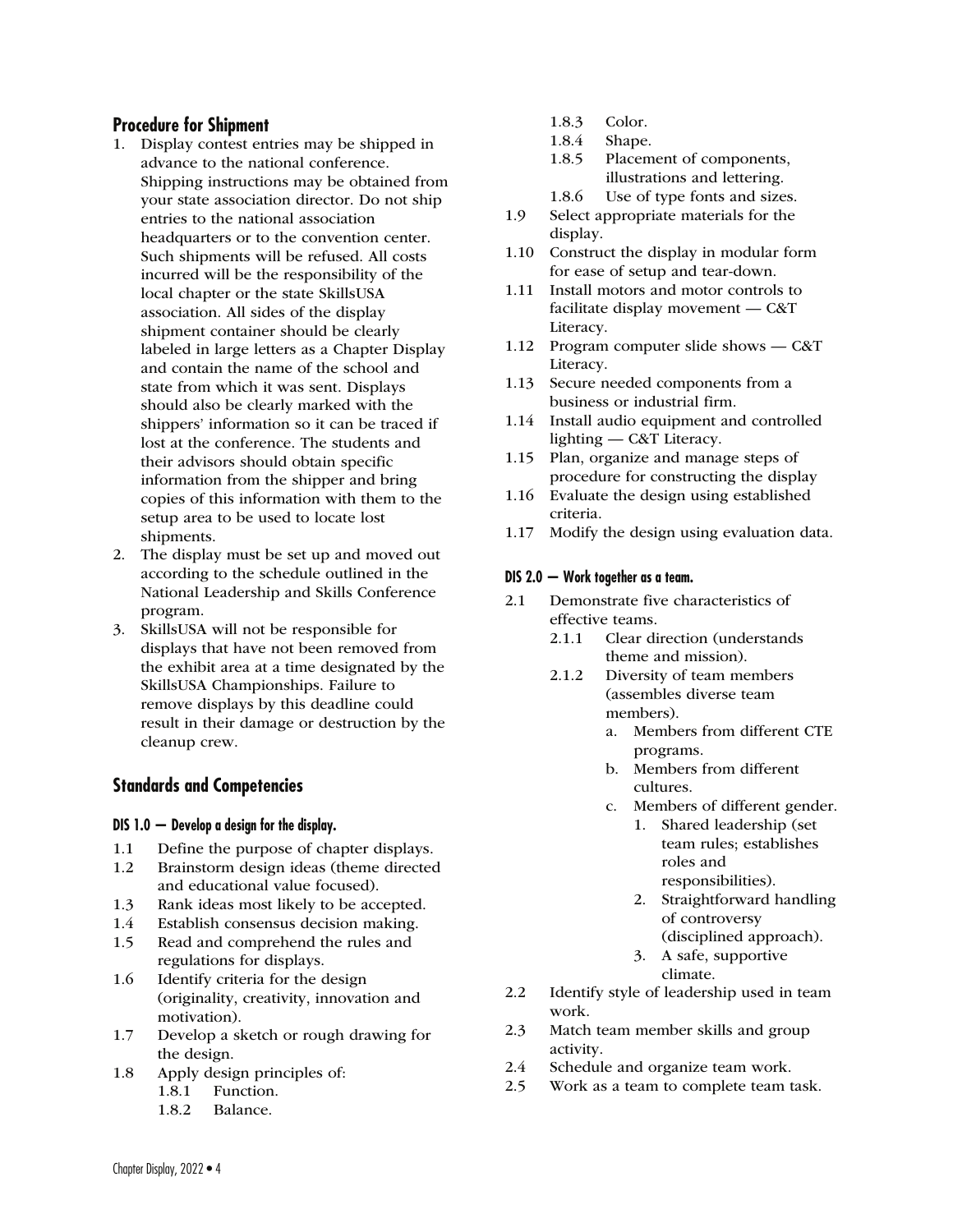- 2.6 Evaluate group process and progress toward completed display.
- 2.7 Recognize and value team member contributions.

#### **DIS 3.0 — Organize work.**

- 3.1 Identify individuals with special skills.
- 3.2 Review work rules.
- 3.3 Set priorities to meet deadlines.
- 3.4 Assign individuals to display construction tasks.
- 3.5 Develop a time log to record worker time on tasks.
- 3.6 Manage the work process.
- 3.7 Clean up the work area and store tools, equipment and display components.
- 3.8 Create a team to set up and dismantle the display efficiently.

#### **DIS 4.0 — Communicate with others (display construction and interview).**

- 4.1 Formulate clear messages.
- 4.2 Communicate verbally with others.<br>4.3 Demonstrate nonverbal communica
- 4.3 Demonstrate nonverbal communication skills.
- 4.4 Demonstrate the three-step method of communication (intro, body and summary).
- 4.5 Influence others by emphasizing key topics of information.
- 4.6 Exhibit knowledge of the display with confidence.
- 4.7 Develop a display presentation speech.
- 4.8 Practice the presentation speech.
- 4.9 Demonstrate appropriate handshakes.
- 4.10 Greet people with a smile and introduce yourself by number.
- 4.11 Speak with appropriate volume and use inflection and word emphasis.
- 4.12 Listen to questions carefully.
- 4.13 Respond to questions concisely.
- 4.14 Manage presentation time.
- 4.15 Thank the judges for their time.

#### **DIS 5.0 — Market the display.**

- 5.1 Take pictures of the construction of the display.
- 5.2 Organize pictures with captions in the notebook.
- 5.3 Develop written pages of information with appropriate type size.
- 5.4 Develop creative page backgrounds.
- 5.5 Organize the notebook content beginning with an official letter from an administrator.
- 5.6 End the notebook with a concluding page.

#### **DIS 6.0 — Demonstrate workplace skills.**

- 6.1 Demonstrate the safe operation of tools and equipment.
- 6.2 Follow established rules, regulations and policies.
- 6.3 Read and interpret sketches and drawings.
- 6.4 Follow written and oral directions.
- 6.5 Accept constructive criticism.
- 6.6 Develop a work plan.
- 6.7 Ask questions about tasks when necessary.
- 6.8 Evaluate the quality of work.
- 6.9 Maintain a safe, organized work area.
- 6.10 Display initiative.
- 6.11 Practice time management.
- 6.12 Demonstrate a willingness to learn.
- 6.13 Display enthusiasm.
- 6.14 Assume responsibility for decisions and actions.
- 6.15 Complete team tasks.
- 6.16 Develop a packaging system to transport the display without damage.
- 6.17 Demonstrate high quality workmanship including fit, lettering and finish.
- 6.18 Evaluate the finished display and make appropriate modifications.

#### **DIS 7.0 — SkillsUSA Framework.**



The SkillsUSA Framework is used to pinpoint the Essential Elements found in Personal Skills,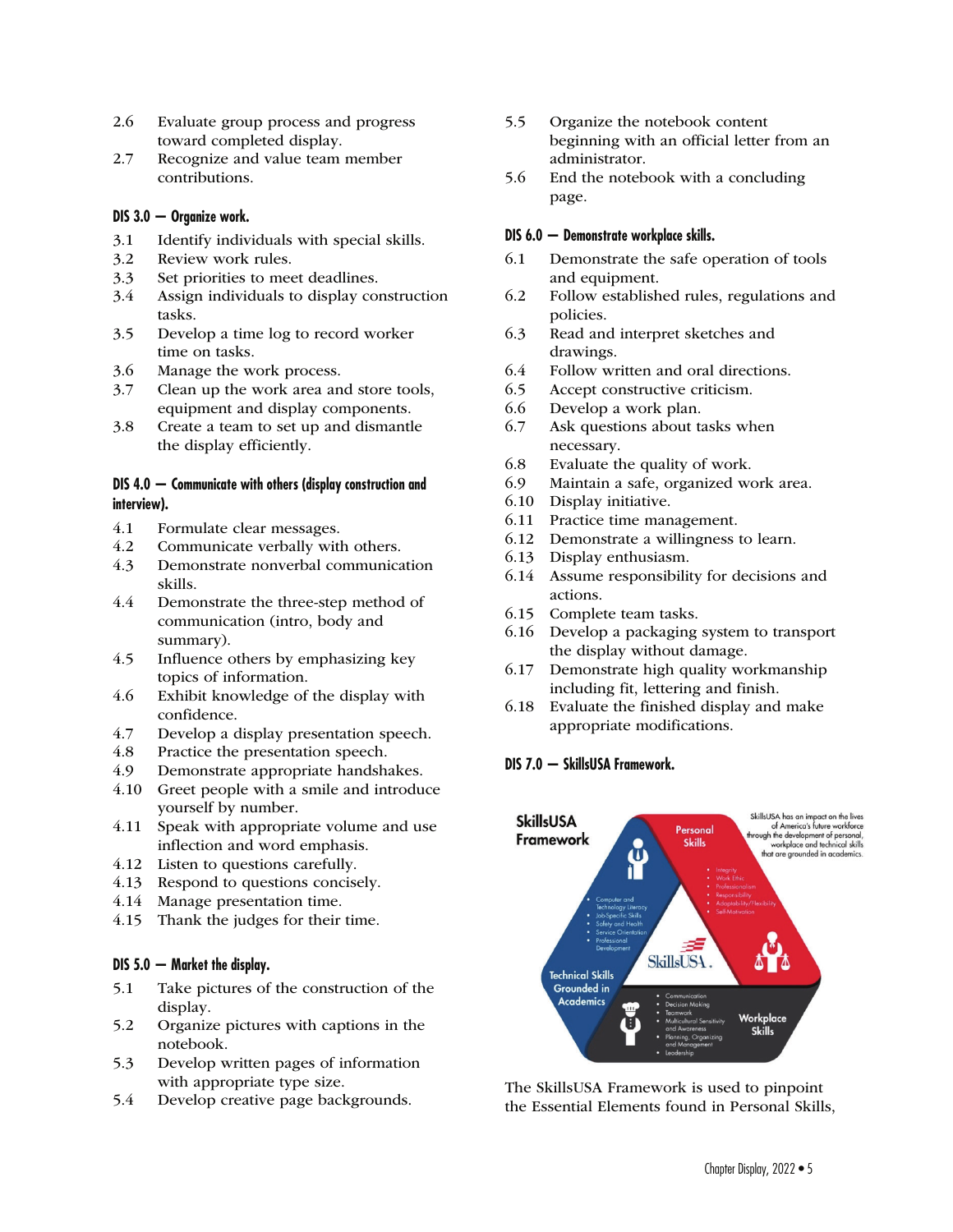Workplace Skills and Technical Skills Grounded in Academics. Students will be expected to display or explain how they used some of these essential elements. Please reference the graphic above, as you may be scored on specific elements applied to your project. For more, visit: www.skillsusa.org/about/skillsusaframework/.

### **Committee Identified Academic Skills**

The technical committee has identified that the following academic skills are embedded in this contest.

#### **Math Skills**

- Use fractions to solve practical problems.
- Use proportions and ratios to solve practical problems.
- Simplify numerical expressions.
- Solve practical problems involving percentages.
- Solve single variable algebraic expressions.
- Measure angles.
- Find surface area and perimeter of twodimensional objects.
- Find volume and surface area of threedimensional objects.
- Apply transformations (rotate or turn, reflect or flip, translate or slide and dilate or scale) to geometric figures.
- Construct three-dimensional models
- Make predictions using knowledge of probability.
- Make comparisons, predictions and inferences using graphs and charts.
- Solve problems using proportions, formulas and functions.
- Find the slope of a line.
- Solve practical problems involving complementary, supplementary and congruent angles.
- Solve problems involving symmetry and transformation.
- Use measures of interior and exterior angles of polygons to solve problems.

#### **Science Skills**

- Plan and conduct a scientific investigation.
- Describe factors that influence how populations change over time.
- Use knowledge of the particle theory of matter.
- Describe and recognize solids, liquids and gases.
- Describe characteristics of types of matter based on physical and chemical properties.
- Use knowledge of physical properties (shape, density, solubility, odor, melting point, boiling point and color).
- Use knowledge of chemical properties (acidity, basicity, combustibility and reactivity).
- Use knowledge of classification of elements as metals, metalloids and nonmetals.
- Describe and demonstrate simple compounds (formulas and the nature of bonding).
- Understand the Law of Conservation of Matter and Energy.
- Describe phases of matter.
- Describe and identify physical changes to matter.
- Predict chemical changes to matter (types of reactions, reactants and products; and balanced equations).
- Use knowledge of potential and kinetic energy.
- Use knowledge of mechanical, chemical and electrical energy.
- Use knowledge of heat, light and sound energy.
- Use knowledge of temperature scales, heat and heat transfer.
- Use knowledge of sound and technological applications of sound waves.
- Use knowledge of the nature and technological applications of light.
- Use knowledge of speed, velocity and acceleration.
- Use knowledge of Newton's laws of motion
- Use knowledge of work, force, mechanical advantage, efficiency and power.
- Use knowledge of simple machines, compound machines, powered vehicles, rockets and restraining devices.
- Use knowledge of principles of electricity and magnetism.
- Use knowledge of static electricity, current electricity and circuits.
- Use knowledge of magnetic fields and electromagnets.
- Use knowledge of motors and generators.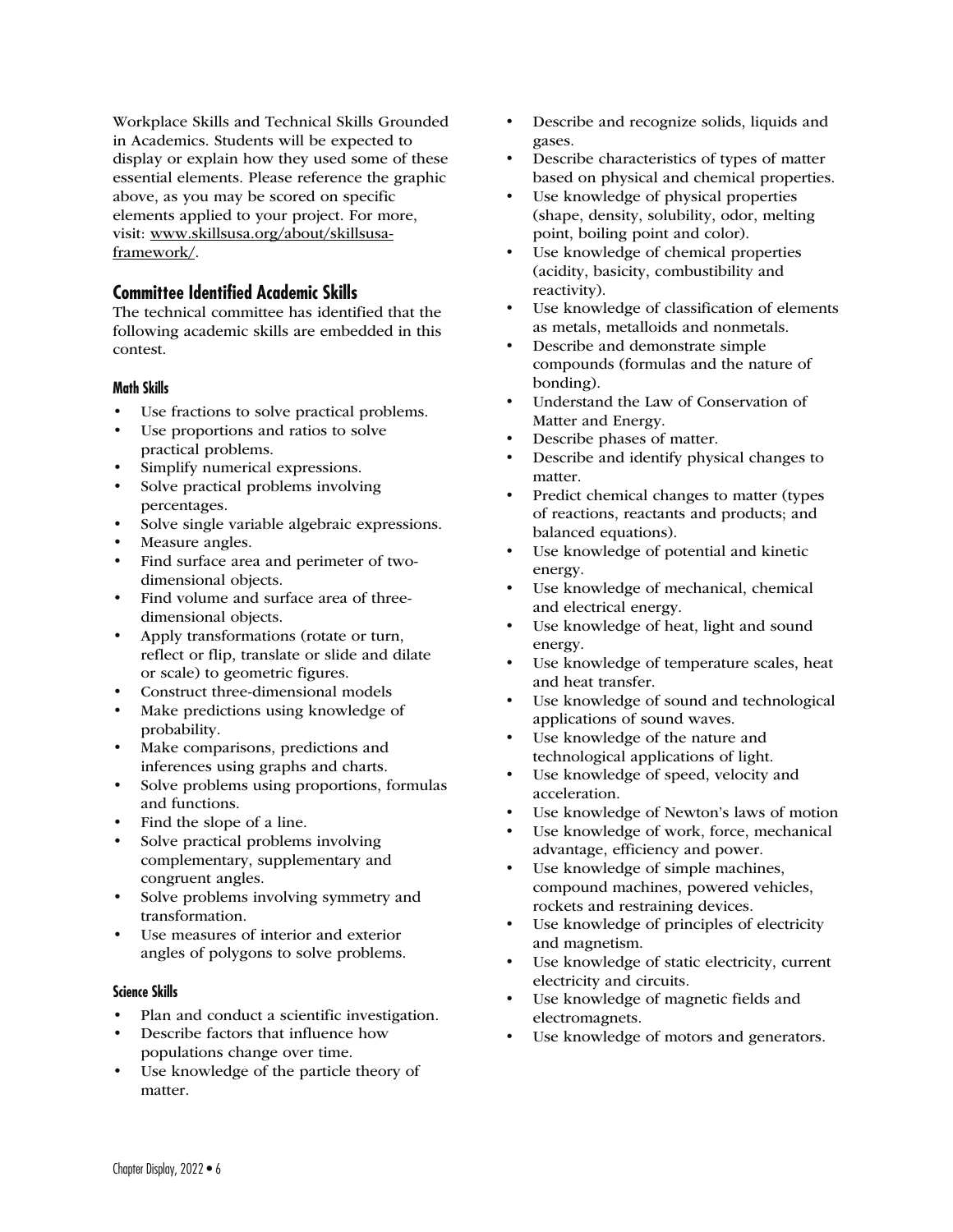#### **Language Arts Skills**

- Provide information in conversations and in group discussions.
- Provide information in oral presentations.
- Demonstrate use of verbal communication skills: word choice, pitch, feeling, tone and voice.
- Demonstrate use of nonverbal communication skills: eye contact, posture and gestures using interviewing techniques to gain information.
- Analyze mass media messages.
- Demonstrate comprehension of a variety of informational texts.
- Use text structures to aid comprehension
- Identify words and phrases that signal an author's organizational pattern to aid comprehension.
- Understand source, viewpoint and purpose of texts.
- Organize and synthesize information for use in written and oral presentations.
- Demonstrate knowledge of appropriate reference materials.
- Use print, electronic databases and online resources to access information in books and articles.
- Demonstrate narrative writing.
- Demonstrate expository writing.
- Demonstrate persuasive writing.
- Demonstrate informational writing.
- Edit writing for correct grammar, capitalization, punctuation, spelling, sentence structure and paragraphing.

#### **Connections to National Standards**

State-level academic curriculum specialists identified the following connections to national academic standards.

#### **Math Standards**

- Geometry.
- Measurement.
- Data analysis and probability.
- Problem solving.
- Communication.
- Connections.
- Representation.

Source: NCTM Principles and Standards for School Mathematics. For more information, visit: www.nctm.org.

#### **Science Standards**

- Understands the nature of scientific inquiry.
- Understands the scientific enterprise.

**Source:** McREL compendium of national science standards. To view and search the compendium, visit: www2.mcrel.org/compendium/browse.asp.

#### **Language Arts Standards**

- Students read a wide range of print and nonprint texts to build an understanding of texts, of themselves and of the cultures of the United States and the world; to acquire new information; to respond to the needs and demands of society and the workplace; and for personal fulfillment. Among these texts are fiction and nonfiction, classic and contemporary works.
- Students apply a wide range of strategies to comprehend, interpret, evaluate and appreciate texts. They draw on their prior experience, their interactions with other readers and writers, their knowledge of word meaning and of other texts, their word identification strategies and their understanding of textual features (e.g., sound-letter correspondence, sentence structure, context and graphics).
- Students adjust their use of spoken, written and visual language (e.g., conventions, style, vocabulary) to communicate effectively with a variety of audiences and for different purposes.
- Students employ a wide range of strategies as they write and use different writing process elements appropriately to communicate with different audiences for a variety of purposes.
- Students apply knowledge of language structure, language conventions (e.g., spelling and punctuation), media techniques, figurative language and genre to create, critique and discuss print and nonprint texts.
- Students conduct research on issues and interests by generating ideas and questions, and by posing problems. They gather, evaluate and synthesize data from a variety of sources (e.g., print and nonprint texts, artifacts, people) to communicate their discoveries in ways that suit their purpose and audience.